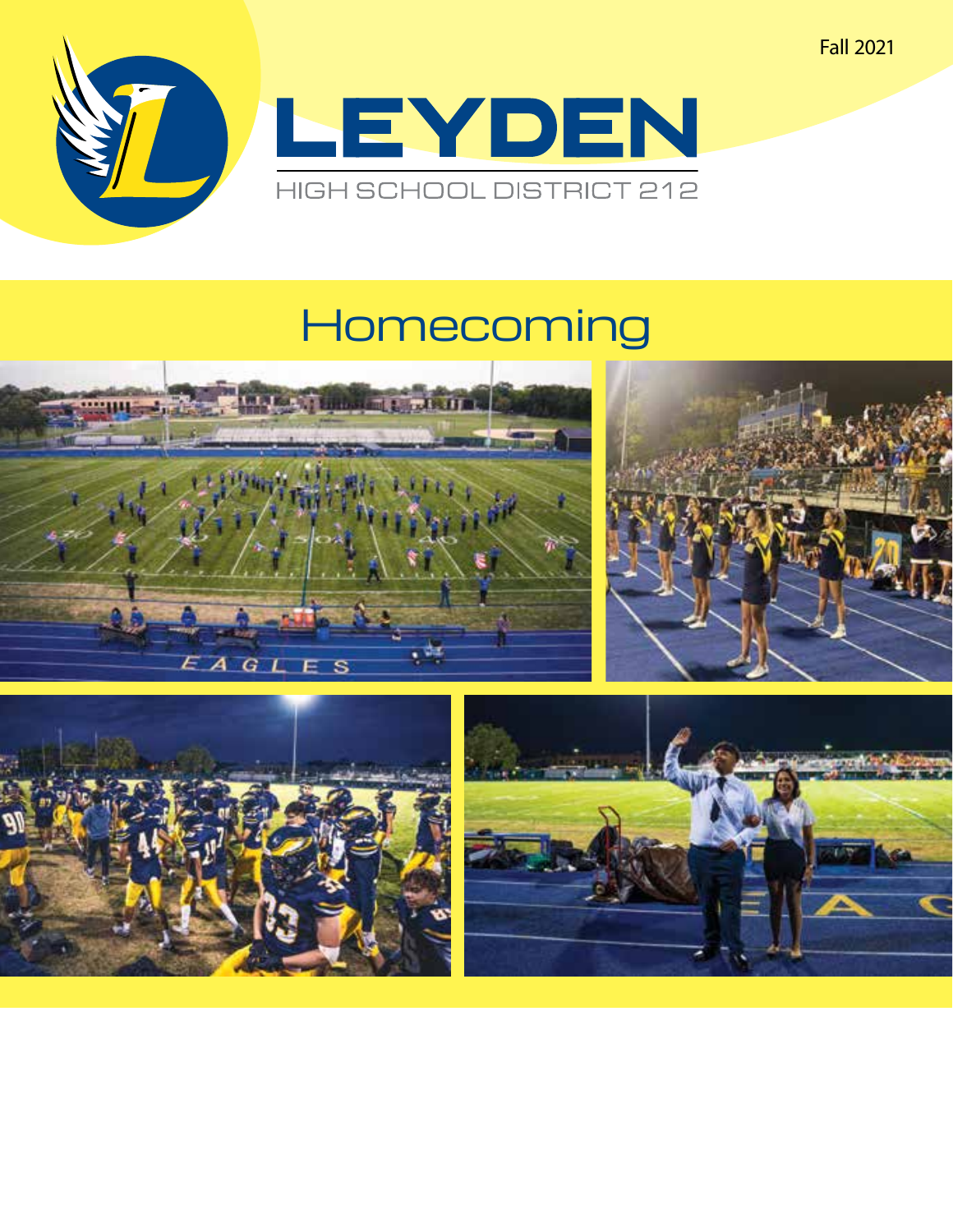# Superintendent's Corner



*Nick Polyak, Ed.D. Superintendent*

Dear Leyden Community,

In our Spring 2021 newsletter, we shared the Leyden School Board's recently adopted **Equity and Justice Statement. It can be** found on our Leyden website at: https:// www.leyden212.org/Page/4837. Now our challenge is how we put that statement into action. Specifically, one section of the statement asks us to focus on: "Recruiting, hiring, and retaining a diverse staff that enhances the school community in regard to age, cultural background, physical abilities and disabilities, race, religion, sex, sexual identity, and gender identity."

We believe that if we want to grow a teaching staff that more accurately reflects our student body, the best thing we can do is hire more of our former students back as our teachers. In an effort to recruit our former students back to Leyden, we have created the Golden Ticket Initiative.

When our students complete our education career pathways, a group of courses designed to help them prepare for a career

in education, they are given a physical Golden Ticket. Here's how it works:

• All Leyden alumni are guaranteed an interview for any open teaching position at Leyden High School District 212 or at the elementary school district they attended.

• All Leyden alumni who are hired for a fulltime teaching position back at Leyden High School District 212 will be given a \$5,000 signing bonus.

When our students go on to become teachers, we want Leyden to be the first place they want to work. This is in effect now, whether they took education courses at Leyden or not. So if you know any alumni who attended Leyden and went on to study education in college, please encourage them to come back home and rejoin the amazing Leyden teaching faculty. Thanks for your help with this and for your support in all we do at Leyden.

With Leyden Pride, Dr. Nick Polyak



### One Amazing Story: Pascuala Herrera

Our One Amazing Story series continues with Pascuala Herrera, a community member and parent of our Leyden family. Pascuala recently wrote a book, "Not Always a Valley of Tears," detailing her journey from a small town in Mexico. She has overcome numerous challenges in her life, including contracting polio as a child, and has adapted her mindset to one of perseverance, resilience and above all, positivity. Her story is one of inspiration, for our students and for our community. #OneAmazingStory #LeydenPride

The video is available on the Leyden High School YouTube Channel, or by scanning the QR code:

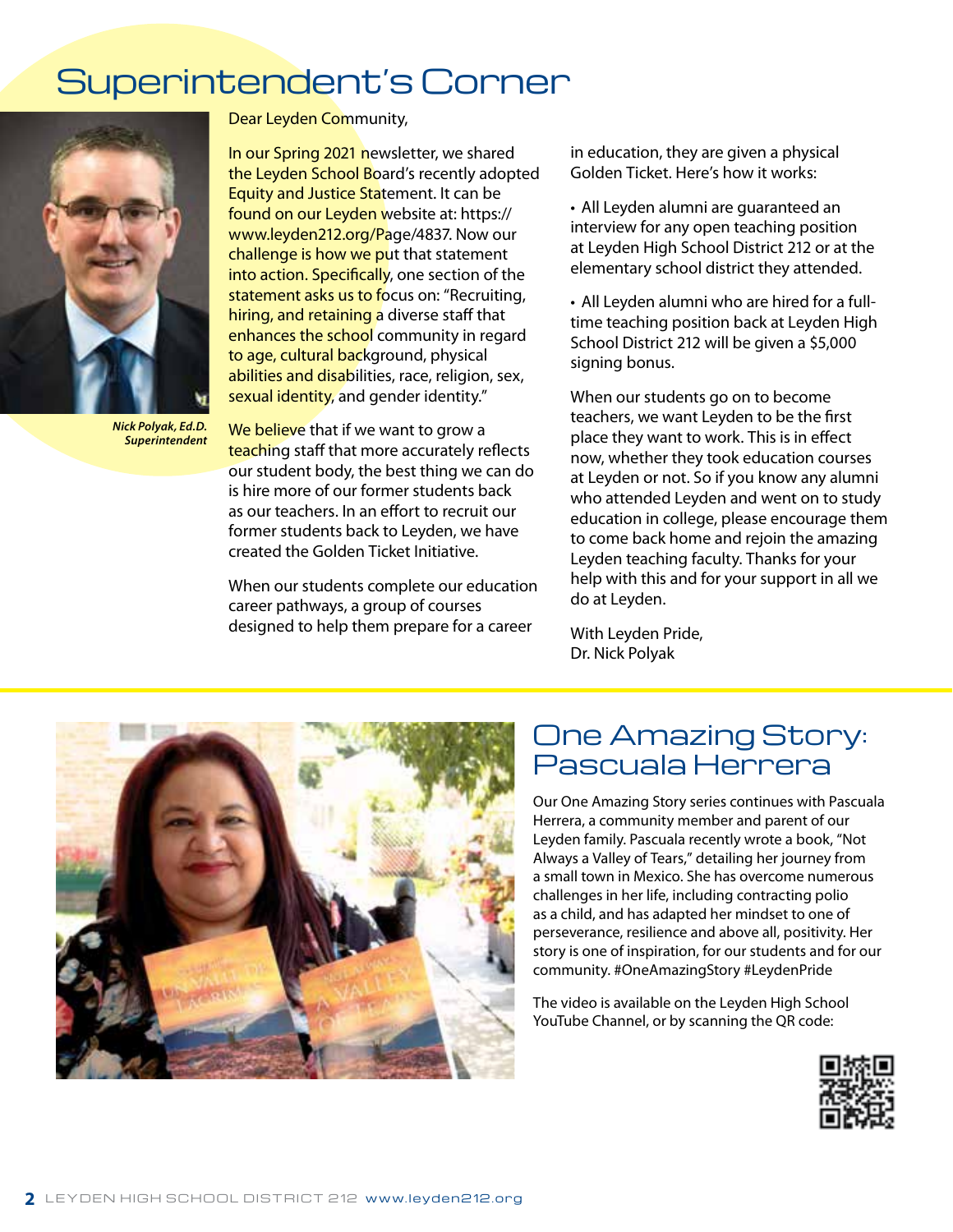## Teacher leaves for Arctic Adventure



A few weeks after the school year began, West Leyden Science Teacher Jon Pazol departed for a 10-day quarantine in Norway before embarking on a six-week adventure aboard an icebreaker in the Siberian Arctic. Pazol joined a team of teachers and scientists from around the world to study interactions of fresh and saltwater ocean currents and climate change. While he is conducting his studies, he is checking in with students via phone and video calls as wifi permits, from some of the most remote corners of the globe.

*Jon Pazol*



*Pazol shares the plan for his expedition with his science students* 

Pazol is one of eleven educators selected through a nationwide search to participate in PolarTREC, an educational research experience in which classroom teachers and informal educators participate in polar research, working closely with scientists as a pathway to improving science education.

While on field expeditions, educators and researchers will share their experiences with scientists, educators, communities, and students of all ages through the use of Internet tools such as online teacher and researcher journals, message boards, photo albums, podcasts, PolarConnect real-time presentations from the field, and online learning resources. After the field experience, teachers and researchers will continue to share their experiences with the public and create instructional activities to transfer scientific data, methodologies, and technology to classrooms.

\*Oh, and speaking of that 10-day quarantine: In case you are wondering what Pazol had in the Netflix queue: "Atypical," "Big Bang Theory," and "Arrested Development," and then the entire Harry Potter book series.



# Ribbon Cutting & Dedication Ceremony Save the Date:

### **Tuesday, October 26 East Leyden Ribbon-Cutting and Dedication Ceremony**

Join us on Tuesday, October 26, as we officially dedicate the new addition at East Leyden and celebrate the innovation and opportunities offered by the completion of this recent renovation. It is only through the support of our communities that this project and its impact for students was possible, and so we look forward to showcasing this point of Leyden Pride with our residents, alumni, partners, dignitaries, parents, students, and staff.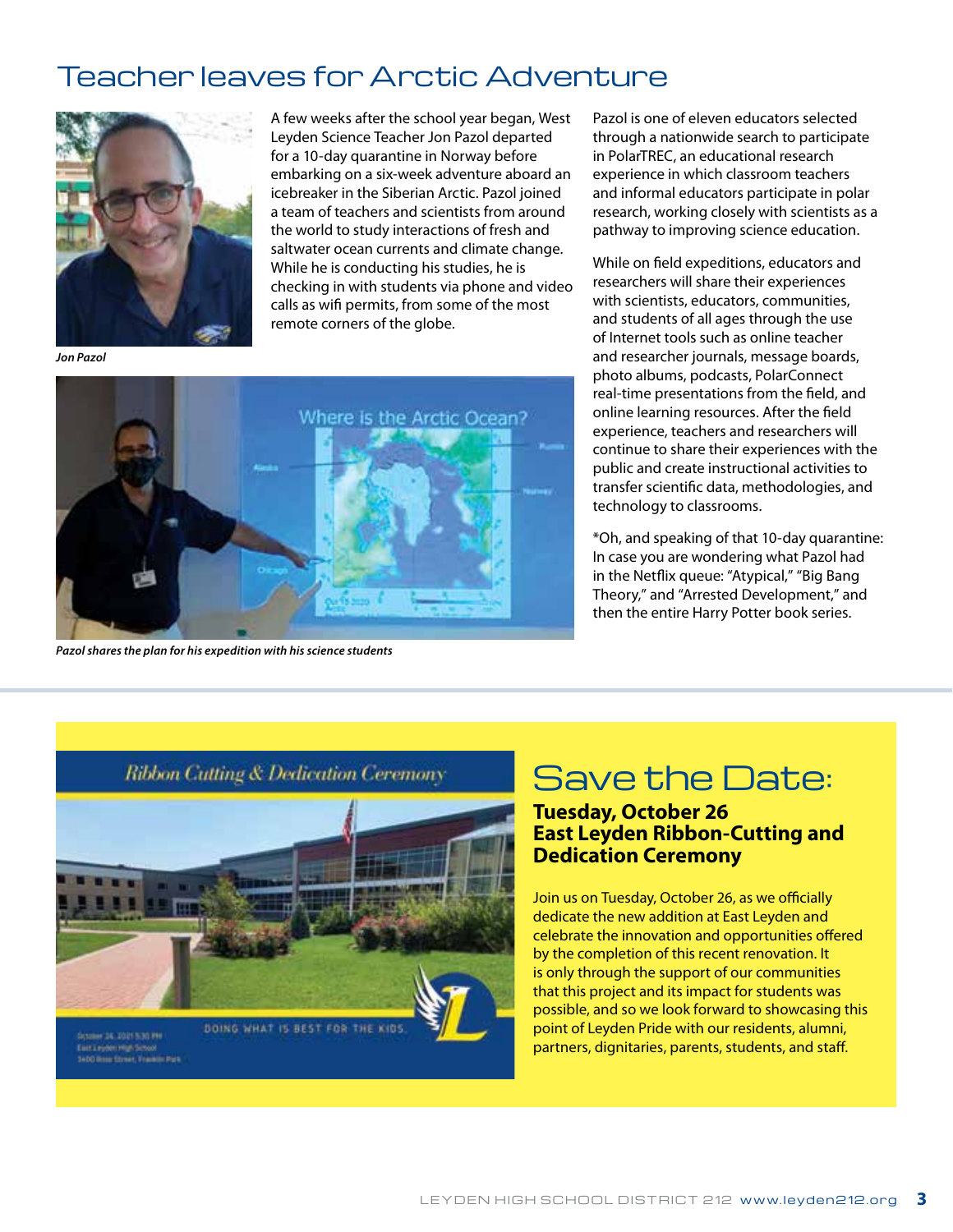# World Premiere of "Wave" debuts



*Pilolla and students early on in the rehearsal process* A student studies the script *A student studies the script* 



Seven years ago, it occurred to a couple of Leyden theater directors that there was a large group of students missing out on participating in productions. For these teachers who believe deeply in the important life skills built both on stage and behind the scenes, something had to change in order to offer more students opportunities. Then, an idea - take one common script, and perform it in English and Spanish, giving multilingual students who were developing English language skills an equal shot in live theater. And, the award-winning Teatro Leyden was born.

This type of theater is very rare and unheard of at the high school level.

Technical director Vic Pilolla recalls one female lead, who quite literally got off the plane from Columbia and was cast in a show one week later. She later told her English teacher that this experience made her want to learn English even quicker so that she could do even more in theater.

"The students, and helping them connect with theater, is where my heart is - it's why I do what I do and have been grateful every day that I get to come to Leyden and 'play'," said Pilolla.

Even though a tropical paradise retirement awaits in Hawaii, Pilolla felt deeply compelled to finish out this year, and with good reason. A few years back, when Teatro Leyden won an award and additional funds for its innovation, the Superintendent asked the theater department what they wanted to do with the money. "New lights, perhaps, or maybe some special equipment?" No. Again they had their sights set much bigger, on creating more opportunities for kids. They wanted to commission a playwright to author a play just for Leyden - a show that we would own.

 "I wanted to produce a World Premiere, right here on our stage. I want our kids listed in the script as the original cast, and our set design on a back cover," said Pilolla.

The theater department was off and running with the full support of the

Leyden leadership to commission a play. They secured Chicago-based playwright Nancy Garcia Loza, a former student of Leyden's Director of Curriculum Michael Manderino, to draft *Nancy Garcia Loza* a script. García



Loza, is a self-taught pocha playwright who is currently under commission from Steppenwolf Theatre, Goodman Theatre and Albany Park Theater Project.

Garcia Loza and the team at Leyden worked through nearly 17 rewrites and drafts before the final script was ready to roll in March of 2020. The day after the cast list was posted, schools

| <b>WORLD PREMIERE</b> | <b>SHOW DATES:</b>                                                               |
|-----------------------|----------------------------------------------------------------------------------|
| اسا                   | OCTOBER 22ND, 7PM<br><b>ENGLISH</b><br>OCTOBER 24TH, IPM<br>OCTOBER 30TH, 7PM    |
|                       | 23 DE OCTUBRE, 7PM<br>24 DE OCTUBRE, 6PM<br><b>ESPANOL</b><br>29 DE OCTUBRE, 7PM |
|                       | <b>WEST LEYDEN AUDITORIUM</b><br>1000 MOLF ROAD, MORTHLANE, IL                   |
|                       | ADULT: \$3.00 . STUDENT: \$2.00                                                  |
| BY NANCY GARCIA LOZA  | TO BUY TICKETS, AND FOR MORE INFO<br><b>MTTPS://OUR.SHOW/TEATAOLEYDE</b>         |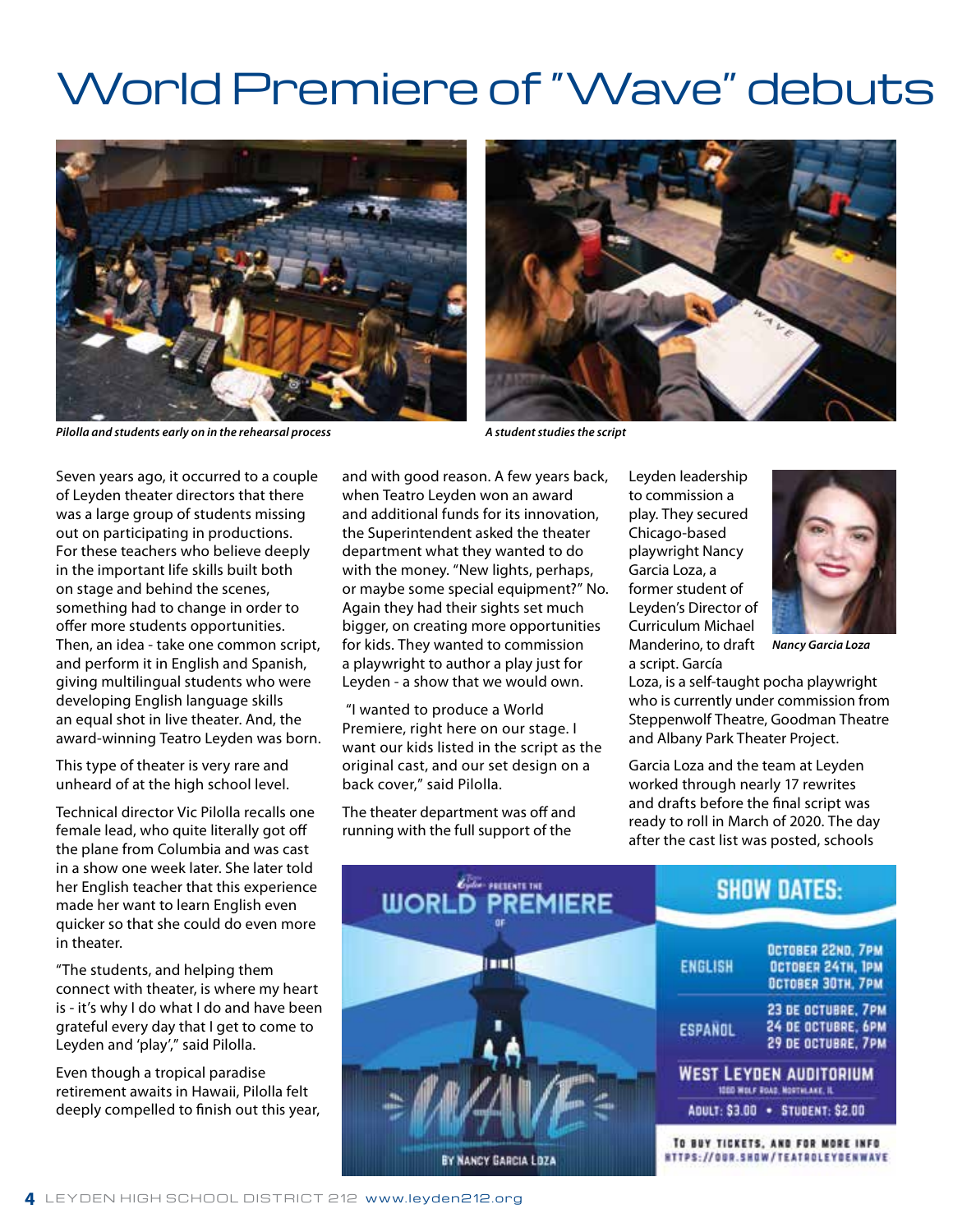# on the Leyden stage

in Illinois were shut down due to the pandemic. What started as a few-week delay, turned into an entire school year and then some. Wanting to honor the seniors in the cast, a scaled-down radio style version was produced for a close group of family and friends.

During the 2020-21 season, Garcia Loza had various projects that were halted by the pandemic including five world premieres; one of them being Teatro Leyden's Wave.

Here we find ourselves, a year-anda-half later, and well into the 2021-22 school year. The show has been re-cast and is currently in rehearsals, with an eye on a World Premiere of the play "Wave" on October 22.

"Some of the students who were initially cast in the younger roles when they were freshmen and sophomores, have aged out, and look too old now to play those roles," said Pilolla.

And according to director Frank Bavone, that's more than okay. "The dedication these students have shown in spite of a global pandemic and having this

show postponed multiple times is as impressive as the resolve that one of the play's main characters, Dahlia, shows within the story itself," said Bavone.

Bavone goes on to share that a group of 10 students have been with this project from the very first table read in spring of 2019. They spent countless hours during the lockdown as well as that summer workshopping the script via daily Zoom calls, which culminated in a LIVE audio drama July 2020. Over the next year, they participated in several other readings, all of which playwright Nancy Garcia Loza used to write the play that will finally see the stage in October.

"During that entire time and throughout this pandemic, each of these kids maintained a solid GPA, held down gainful employment, dealt with family struggles, health issues and other private issues," said Bavone. "And yet, in this uncertainty, their commitment to theatre and particularly this show has never wavered. These kids' resolve and positivity gave me hope that everything was going to be ok after all," said Bavone.

#### **WAVE Synopsis**

Everything is on the move in Tijuana: a border wall cuts into sand and sea, a blazing presidential campaign is soon to arrive, and the whales migrate. Everything is on the move, except for one young girl: Dahlia. On Playas de Tijuana, Dahlia is waiting to be reunited with her mother, just as promised a year earlier. For the past year, she has been living with relatives in Tijuana, keeping a painstaking count of the days. When her plans are disrupted, Dahlia is determined to find a new way. Together with her best friend, Diego, the unlikely pair venture into uncharted waters looking for a way north.

English-Speaking Cast: Armani Gennell, Mia De Leon, Daniel Martinez, Julia Aragon, Mia Herrera, Yamilet Garcia-Gaona, Selma Duratovic, Christian Jimenez Garcia, Rhiannon Dienenthal, Gabriela Rodriguez, Grace Dillon, Oliver Prus, Gabriela Drozd, Stephanie Garibay, Alessia Incandela, Giovanna Fermin and Alexander Suryovch.

Spanish-Speaking Cast: Angel Morales, Daniela Castro, Rodolfo Torres, Jimena Ramirez, Danna Vera, Kathy De Jesus, Desiree Morad, Christian Jimenez Garcia, Madeline Medrano, Athiana Moran, Grace Dillon, Jairo Reina Perez, Gabriela Drozd, Layla Diaz, Gabriela Rodriguez and Alexander Suryovch.

Ensemble: Virgil Oppedisano, Christian Lagunas and Matthew Perez.

Crew: Assistant Directors: Jimena Ramirez and Korneliusz Kopera West; Stage Manager: Jisselle Munoz; Asst Stage Manager: Chloe Kovacevich; Costumes: Alexandra Holubowicz; Projection Design: Cyrill Reyes; Alum Staff: Fabian Bartos and Angelica Herrera; Director: Frank Bavone; Tech Director: Vic Pilolla; Lighting Design: Gabe Gorsline; Costume Design: Soozie Holms; and, Playwright: Nancy Garcia Loza.